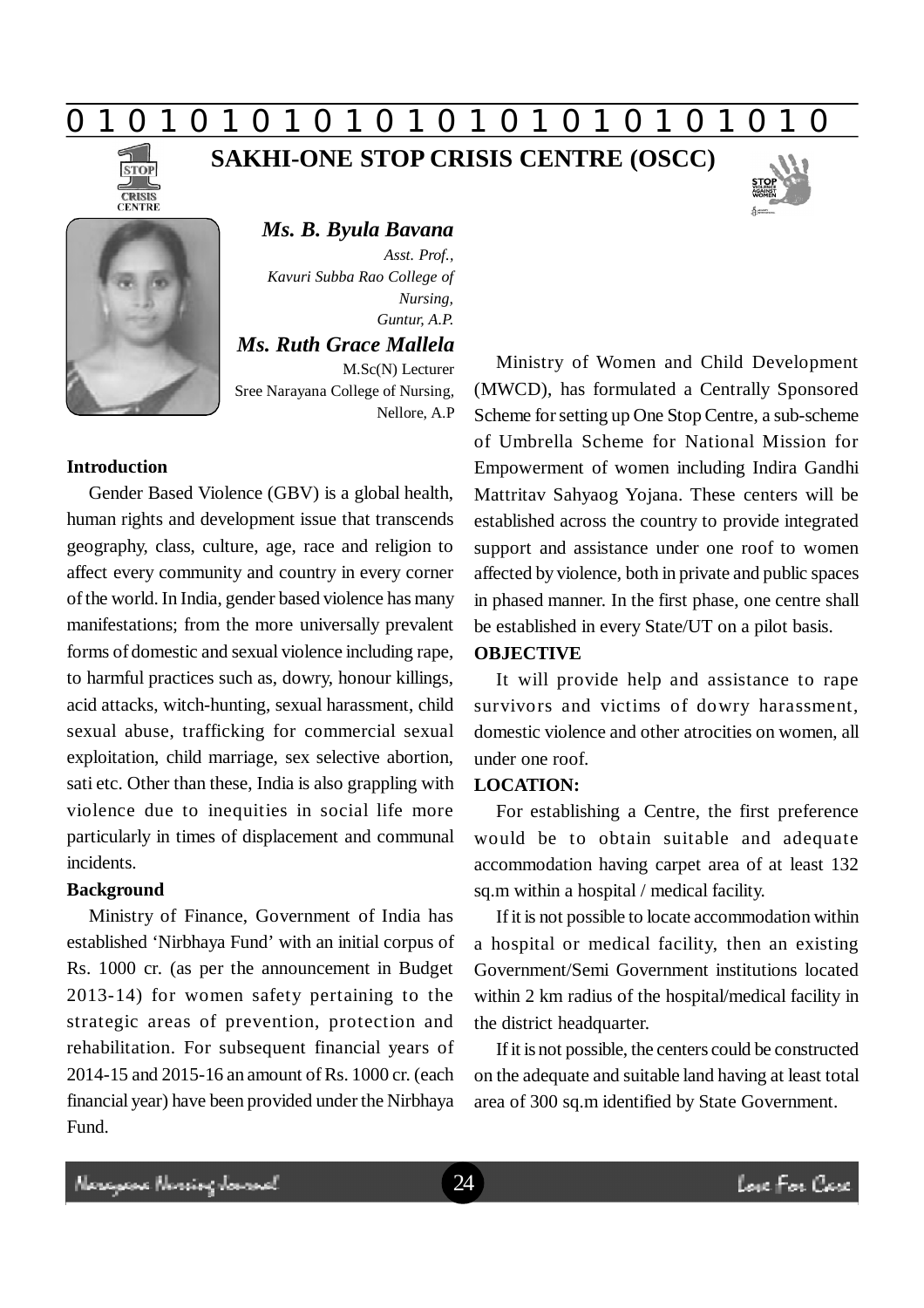|                      | O<br>$\mathbf{I}$<br>O<br>O                                                                                              | $\blacksquare$<br>O<br>O<br>Œ                                                                                                                     |
|----------------------|--------------------------------------------------------------------------------------------------------------------------|---------------------------------------------------------------------------------------------------------------------------------------------------|
| <b>SERVICES:</b>     |                                                                                                                          |                                                                                                                                                   |
| <b>Sl. No.</b>       | <b>Type of Service</b>                                                                                                   | <b>Service Provider</b>                                                                                                                           |
| $\mathbf{i}$         | <b>Medical assistance 1:</b><br>* Referral to hospital through helpline/<br>Centre.<br>* If required, provide ambulance. | ❖ Centre Administrator through<br>empanelled hospital /medical<br>practitioner/paramedical staff.<br>❖ Public and private ambulance<br>providers. |
| $\ddot{\textbf{i}}$  | <b>Police assistance:</b><br>❖ Facilitate/Assisting in filing First<br><b>Information Report (FIR/NCR)</b>               | A Police officer to facilitate<br>the process.                                                                                                    |
| $\ddot{\text{iii}})$ | Psycho-social support/counselling                                                                                        | Empanelled counsellors on<br>❖<br>pro-bono basis or for honorarium.                                                                               |
| iv)                  | Legal aid/counselling                                                                                                    | ❖ Lawyers empanelled with District<br><b>Legal Services Authority</b><br>(DLSA/SLSA) or empanelled on<br>pro-bono basis or for honorarium.        |
| V)                   | <b>Shelter:</b><br>* Short stay with food and clothing.<br>* Referral to shelter homes for<br>prolonged stay.            | ❖ One Stop Centre for short stay<br>❖ Swadhar Homes /Short Stay<br>Homes / other Shelter Homes for<br>long stay.                                  |
| vi)                  | <b>Video Conferencing Facility</b>                                                                                       | To facilitate police and court<br>❖<br>proceedings.                                                                                               |

# **STAFF AT OSCC:**

1. A trained officer of the inspector rank or above preferably a women police officer.

- 2. A women counselor.
- 3. Medical expert, preferably woman.
- 4. Trained nurse.
- 5. Forensic support.
- 6. Designated judicial magistrate metropolitan magistrate to record the complaint.
- 7. Police personal.

# **PHYSICAL SET UP**

The physical requirement of One Stop Centre in terms of total area is 300 sq m and carpet area 132 sq.m with following structure:

# **Ground Floor**

- One room for Office of Administrator.
- One room for office/video Conferencing.
- $\geq$  One room for counsellor/Medical Consultant.

 $\geq$  one room to accommodate a ward with 5 beds where the women affected with violence can be admitted,

Lobby, two Toilets, One Pantry Room, Stairs etc.